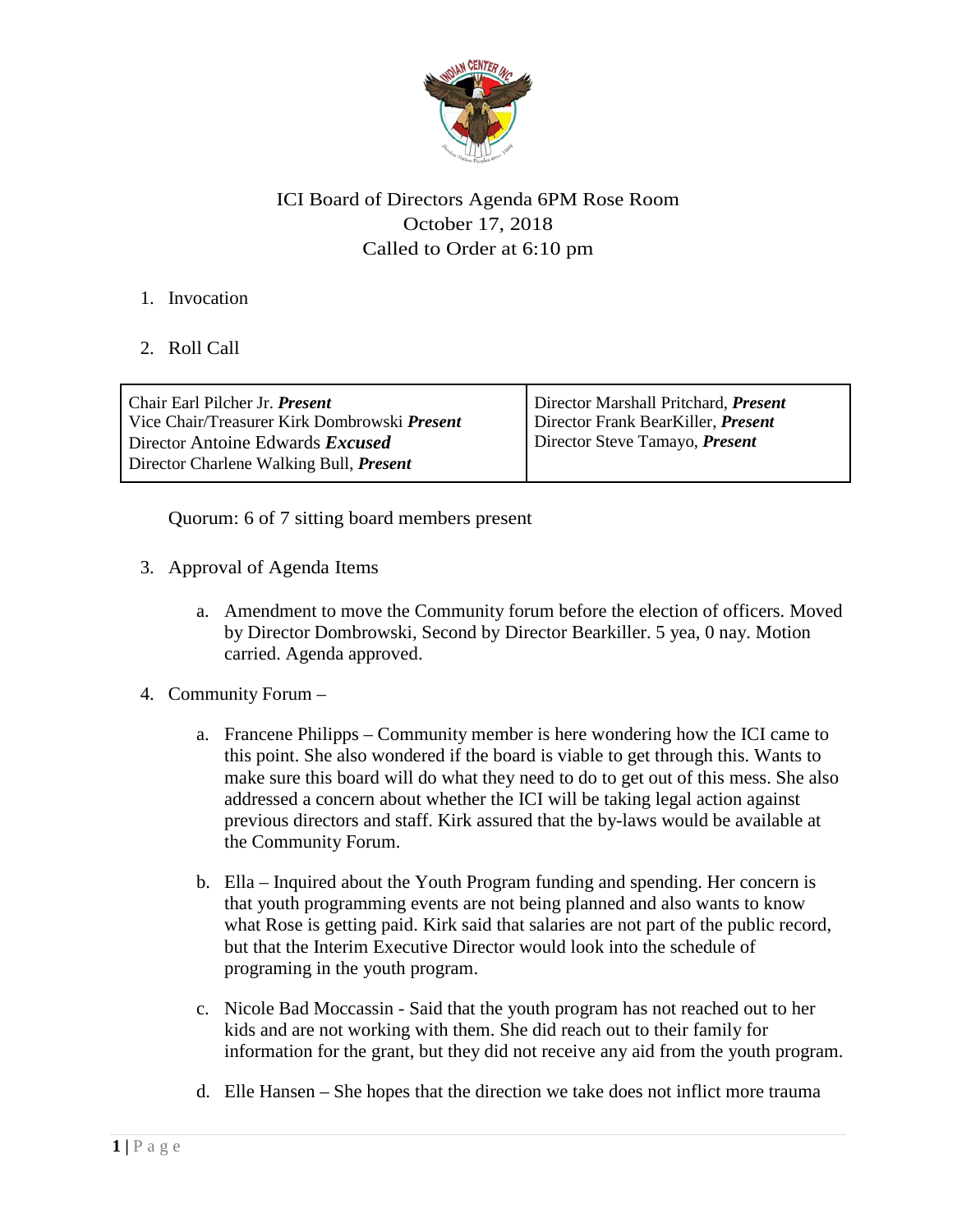

on one another. She wants people to think more about the solution for the problem. Requested to have elders from across different tribes involved in the process. All of the nations need to have a voice. Also suggested having youth leaders involved in the board process to provide a fresh look. Also suggested that no one get kicked out of the building unless acts of violence occurs. Also inquired on viewing the previous Directors resignation letter. She was told that the letter was addressed to the board of directors and we want to respect the director's privacy. She also inquired about the boards plan to fill the empty seats. Also requested the board consider non-enrolled Natives who can prove their lineage be considered for these seats.

- 5. Election of Officers
	- a. Director Prichard nominated Frank Bearkiller as the board chair. Director Dombrowski nominated Earl Pilcher Jr. as the board chair. Marshall moved to close the nominations for board chair. Steve seconded. All in favor. Motion passed.
		- i. One vote for Earl Pilcher Jr.. Two for Frank Bearkiller. Director Bearkiller was elected board chair.
	- b. Director Bearkiller nominated Kirk Dombrowski as the board vice-chair. Director Dombrowski declined the nomination. Director Prichard nominated Earl Pilcher Jr. as the board vice-chair. Marshall moved to close the nomination for vice-chair. Kirk seconded. All in favor. Motion passed.
		- i. Four votes for Earl Pilcher Jr. Director Pilcher is now board vice-chair.
	- c. Director Prichard nominated Kirk Dombrowski for board treasurer. Director Prichard moved to close the nomination for treasurer. Director Bearkiller seconded. All in favor. Motion passed.
		- i. Four votes for Kirk Dombrowski. Director Dombrowski continues as treasurer.
	- d. Director Tamayo nominated Marshall Prichard as board secretary. Director Prichard declined. Director Bearkiller nominated Steve Tamayo as board secretary. Director Prichard moved to close nominations. Director Walkingbull seconded. All in favor. Motion passed.
		- i. 3 votes for Steve Tamayo. 1 abstention. Director Tamayo is now board secretary.
	- e. Chair Bearkiller took over as chairman to chair the meeting going forth.